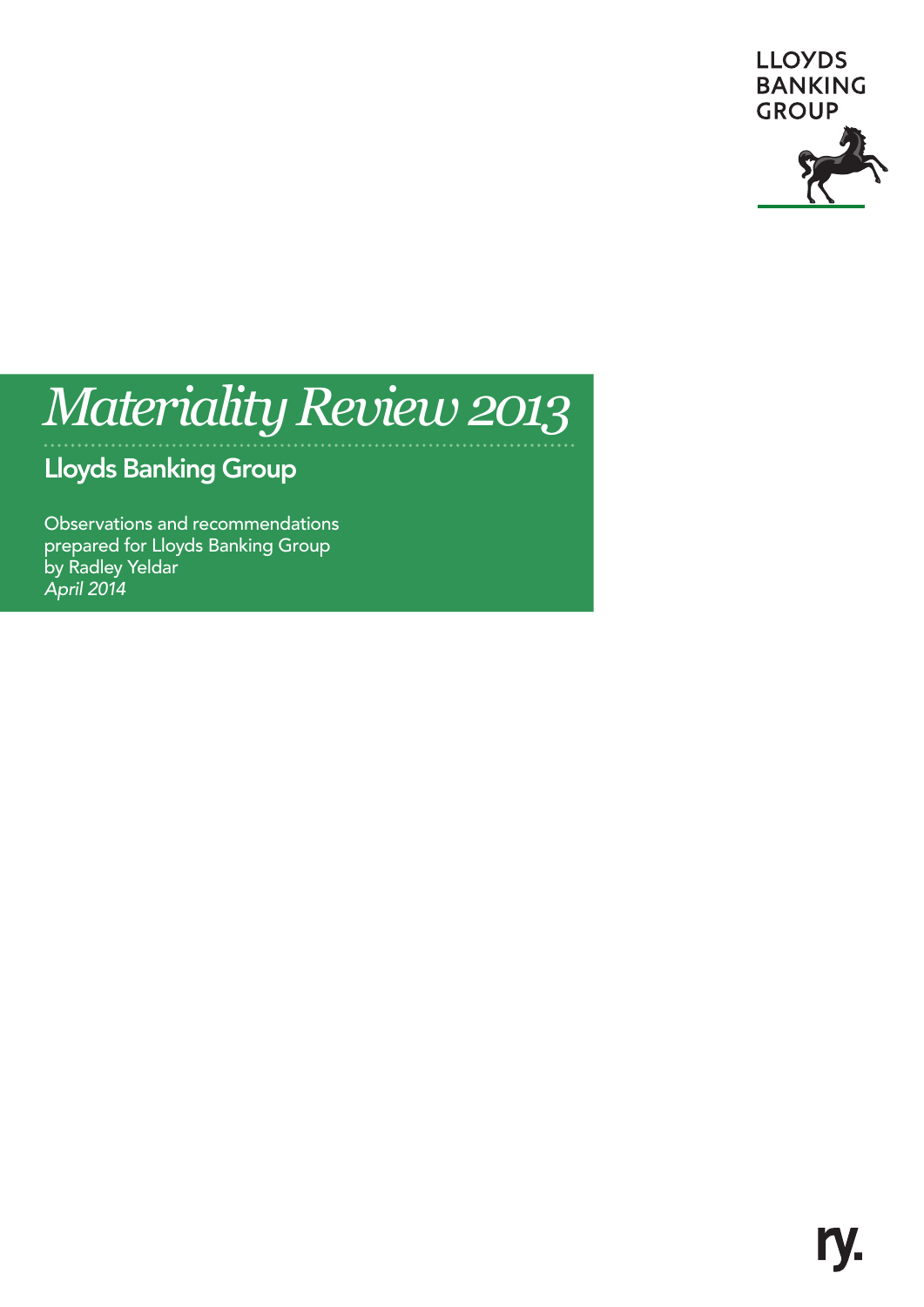# *The background*

### What is materiality?

Assessing the relative strategic significance of the issues that a responsible business might choose to manage is being seen as increasingly important. Having a well defined process for determining these 'material' extra-financial issues is a key requirement of sustainability indices and standard setting organisations that include Dow Jones Sustainability Index (DJSI), Global Reporting Initiative (GRI) and the International Integrated Reporting Council (IIRC). It's also seen to be essential to those organisations seeking to differentiate themselves through their responsible business strategies: the most material issues are often most authentically aligned with areas that a company might want to use to campaign about, and consequently enhance their performance and reputation on – often because these issues are most closely aligned to core products and services.

Generally, materiality is defined by assessing the importance of extra-financial issues to stakeholders, balanced with the potential a given issue has to help or harm business success. This offers organisations a sense of which issues are of a higher priority (thus deserving more focus, energy and resources to improve performance, and space in reporting); and which issues are of a lower priority. Best practice dictates that the results of a materiality review are approved by the most senior decision makers within an organisation.

#### How does assessment of materiality work at LBG?

Lloyds Banking Group (LBG)'s last materiality process was undertaken in February 2012, and a description of the process is included in the Bank's 2011 Responsible Banking Report, published in June 2012.

This year, LBG gathered feedback from a number of stakeholder groups, to help define the extra financial issues that are most material to their business, to deepen their understanding of stakeholder concerns, from both an internal and external perspective and, to identify any gaps in their areas of responsible business focus.

Within LBG responsibility for governance, including assessment of materiality and stakeholder engagement, rests with the Responsible Business Committee, which comprises senior leaders from each and every part of the Group, including members of the Group Executive Committee and the Board. The Committee is chaired by Anita Frew, non-Executive Director, who reports directly to the Board.

This paper, prepared by communications and reporting agency Radley Yeldar, provides an overview of the process and findings from this year's research and was used to inform LBG's 2013 Responsible Business Report.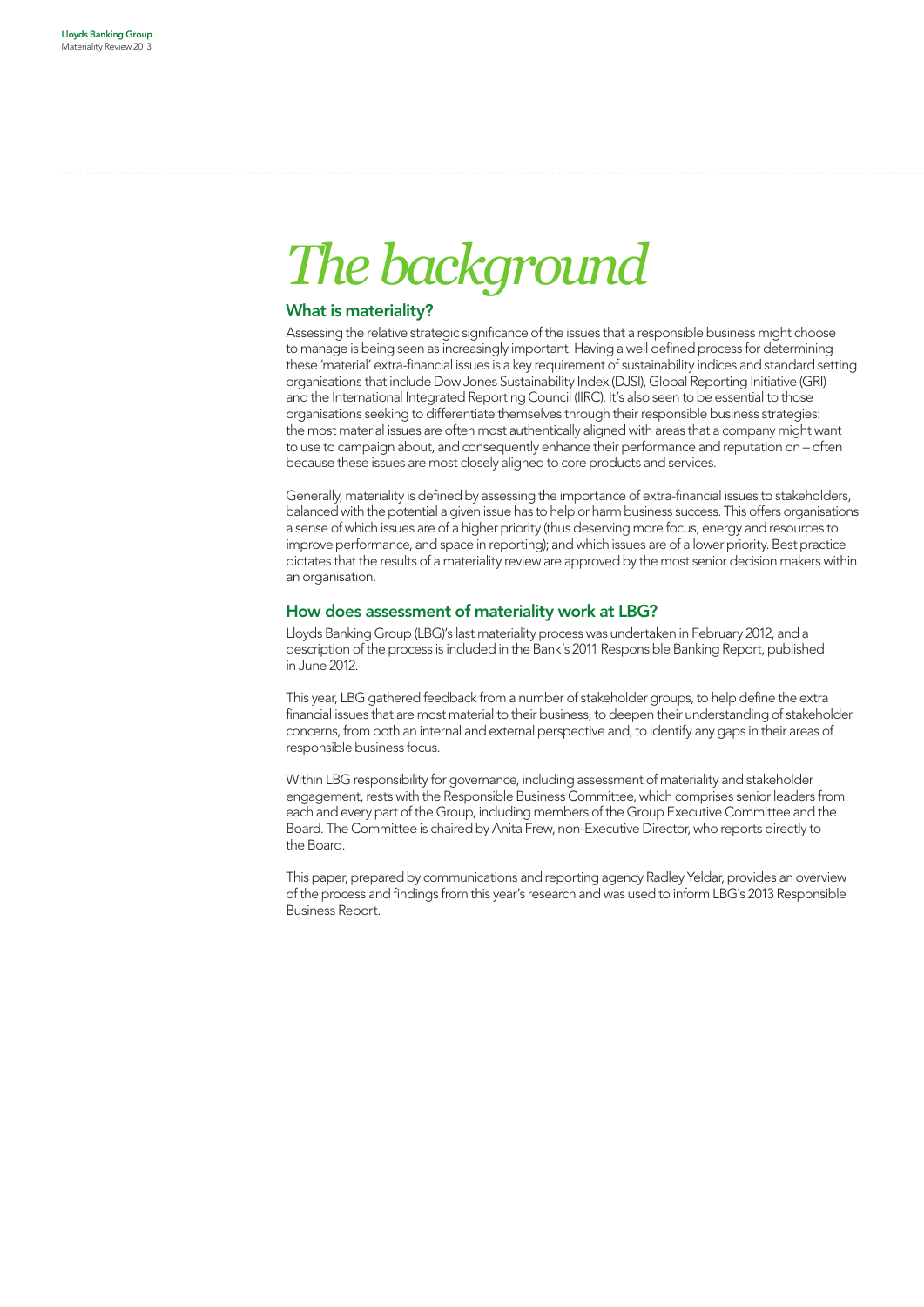# *Executive summary*

This year's review included consultation with internal and external stakeholders, drawn from a range of stakeholder groups.

The process of the review included completion of a questionnaire. Respondents applied importance weightings and ranked each issue LBG had reported on historically. These were divided according to LBG's five pillars of responsible business.

A range of materiality exercises were also undertaken including research studies, focus groups, assessment of materiality of LBG's Responsible Business elements, interviews with representative stakeholders, findings from the Ipsos MORI omnibus survey (to get the views of the general public) and mystery shopping. These were used to inform LBG's management of the issues and reporting.

From the materiality review the following issues are considered most material in LBG's overall materiality matrix:

- − Colleagues' compliance with our Codes of Responsibility
- − Changing our working culture to reflect our Group values
- − Working with government and regulators
- Engaging employees in our vision and responsible business activities
- − Changing the way we incentivise and reward colleagues to focus on customer outcomes
- − Addressing our past mistakes
- Reducing and dealing effectively with customer complaints

Stakeholders involved also provided valuable insights about the issues that matter most to them, highlighting a number of issues as 'high priority'. Their additional 'high priority' concerns were:

- − Our support for customers in financial difficulty
- − Our approach to risk management
- − The way we manage our brand and corporate reputation

The final, full materiality matrix as featured in LBG's 2013 Responsible Business Report and is shown on page 13 of this report.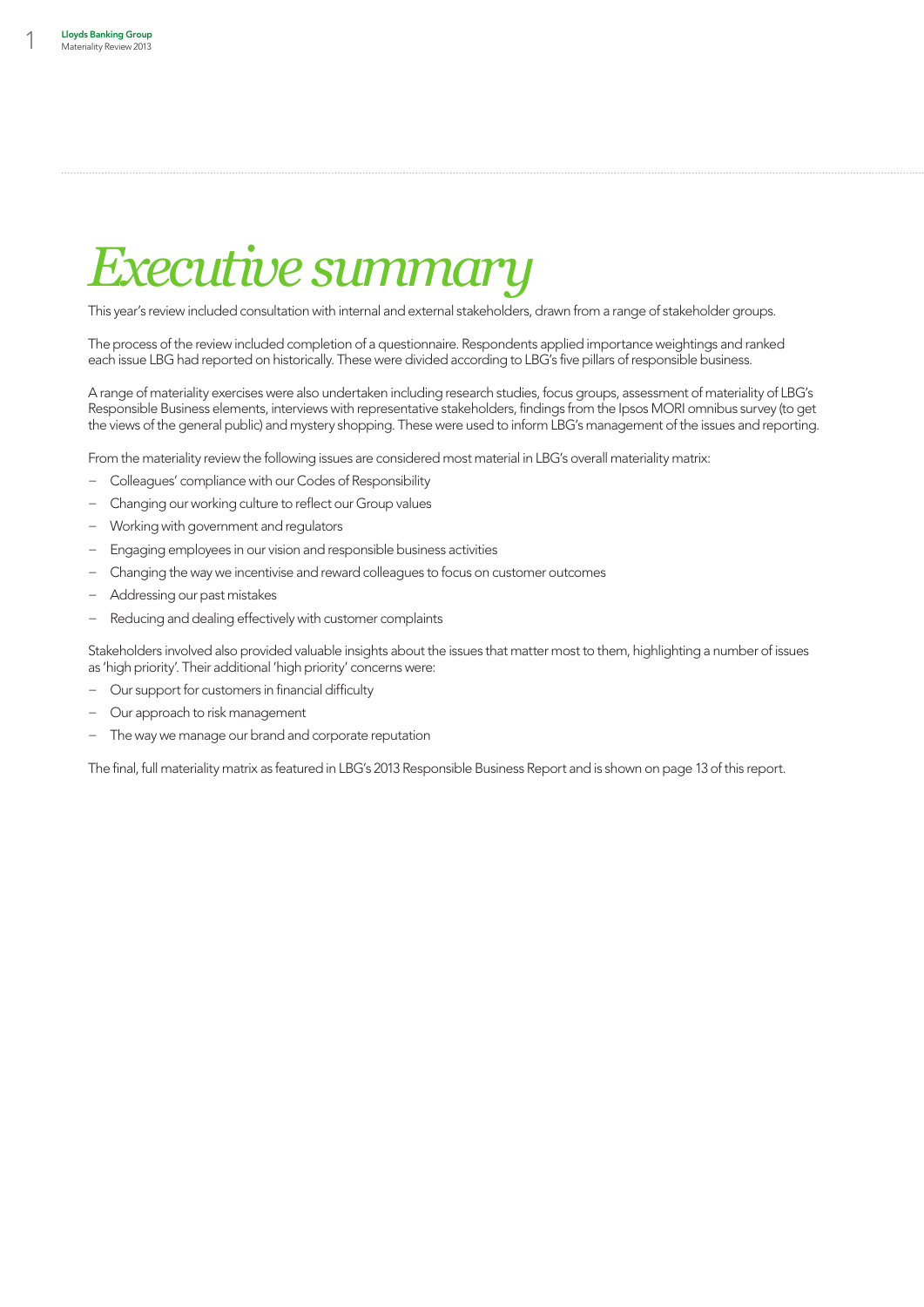# *The process*

This year's process invited a range of stakeholders, drawn from specific stakeholder groups, to share their views on which issues they considered to be most material to LBG through the completion of a simple questionnaire.

The stakeholder groups represented were:

- − LBG's Responsible Business Committee, which comprises senior leaders from each and every part of the Group, including members of the Group Executive Committee and the Board.
- LBG's independent Stakeholder Panel, which comprises professionals with a wide range of expertise representing the fields of corporate responsibility, sustainability, academia, NGOs, suppliers and investors.
- − Representatives from LBG's Employee Stakeholder Panel.
- Representatives from LBG's graduate programme.

The questionnaire asked respondents to apply importance weightings to issues that LBG has reported on historically, along with other issues reported on by major UK peers. These issues were divided according to LBG's five pillars of responsible business, namely:

#### Customers: Putting customers at the heart of our business

| <b>D</b> Financial crime and anti-money laundering<br>(including cybercrime) |
|------------------------------------------------------------------------------|
| <b>D</b> Protecting customer data                                            |
| • Customer satisfaction                                                      |
| <b>D</b> Customer complaints                                                 |
| <b>D</b> Supporting customers in financial difficulties                      |

**D** Addressing past mistakes

**D** Financial accessibility/inclusion

## Colleagues: Building a company that's great to work for

| <b>D</b> Employee remuneration<br>(including executive, equal pay and employment rights) |
|------------------------------------------------------------------------------------------|
| <b>D</b> Our work on employee relations                                                  |
| <b>D</b> Employee objectives - sales vs. service targets                                 |
| <b>D</b> Learning and development                                                        |
| <b>D</b> Health and safety                                                               |
| <b>D</b> Wellbeing (employee care)                                                       |
| <b>D</b> Culture and values                                                              |
| <b>D</b> Engaging employees                                                              |
| <b>D</b> Diversity and inclusion                                                         |
|                                                                                          |

### Communities: Investing in communities to make them prosper and grow

| $\bullet$ Community investment total (f)                                                  |
|-------------------------------------------------------------------------------------------|
| <b>D</b> Charitable donations (across all regions of the UK)                              |
| <b>D</b> Financial capability (education)                                                 |
| <b>D</b> Social enterprise                                                                |
| <b>D</b> Employability                                                                    |
| <b>D</b> Colleague engagement with communities<br>(including volunteering, mentoring etc) |
| <b>D</b> Supporting young people                                                          |
| <b>D</b> High street regeneration                                                         |
| <b>D</b> Supporting IT literacy – helping people get on-line                              |

# reduce environmental impacts

. . . . . . . . . . . . . .

|                                               | <b>D</b> Fnvironmental Action Plan<br>(management of our operational footprint) |  |
|-----------------------------------------------|---------------------------------------------------------------------------------|--|
|                                               | $\bullet$ Supporting the transition to low carbon economy                       |  |
|                                               | <b>D</b> Environmental incidents                                                |  |
|                                               | <b>D</b> Colleague engagement on Environmental Action Plan                      |  |
|                                               | <b>D</b> Environmental Risk Screening (Credit)                                  |  |
|                                               | <b>D</b> Equator Principles                                                     |  |
| <b>Stakeholders: Working responsibly with</b> |                                                                                 |  |

## our external stakeholders

- **D** Cross sector collaboration on Responsible Business issues
- Government (including engagement, political donations etc)

| Media relations                                        |
|--------------------------------------------------------|
| Regulators                                             |
| $\bullet$ Tax                                          |
| Supplier management                                    |
| Diversity of suppliers (local, social enterprises etc) |

**D** Suppliers sustainability practices and policies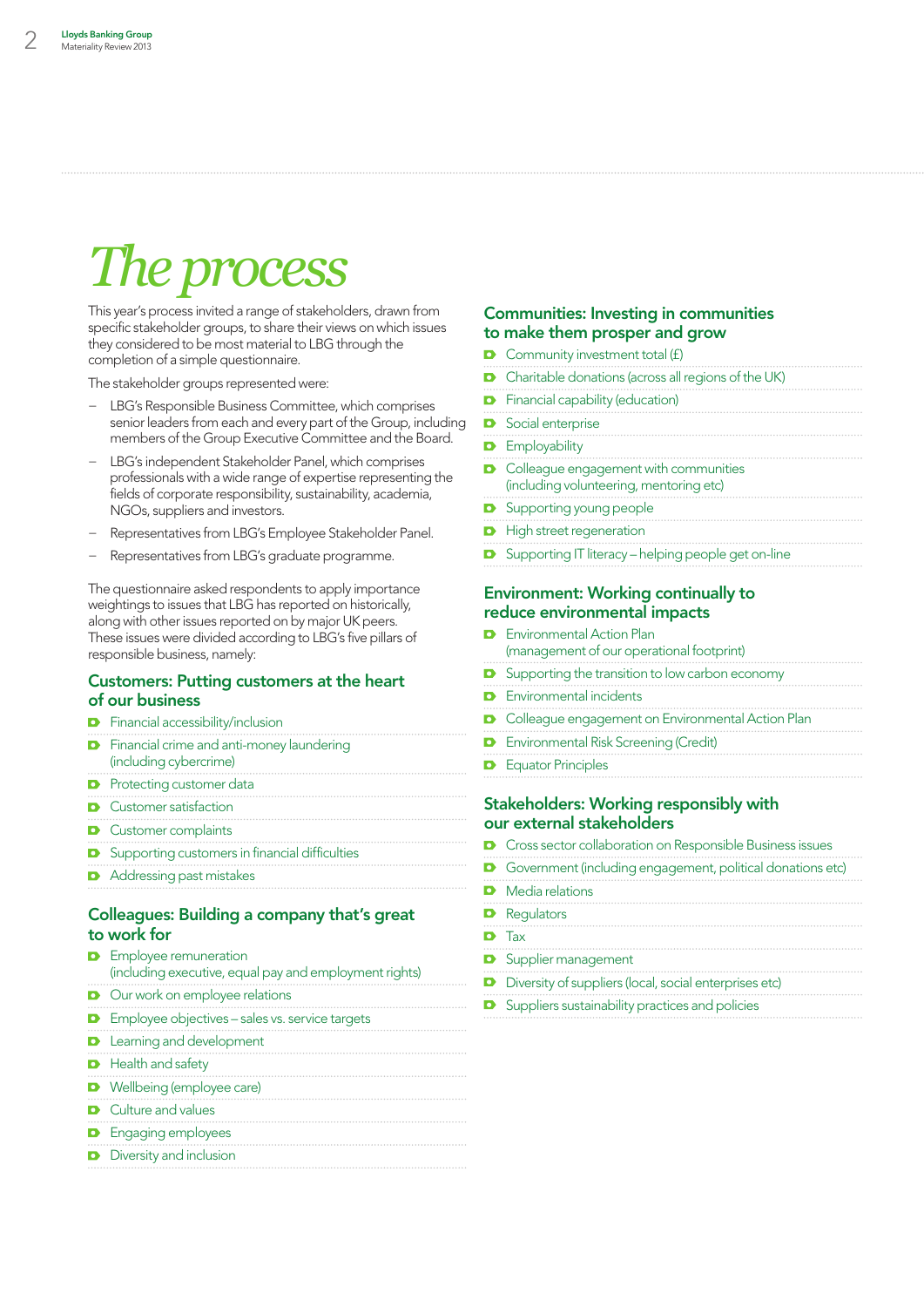## The process

In addition to the five pillars of responsible business, the questionnaire included issues of Governance:

| <b>D</b> Responsible Business governance forums                                      |
|--------------------------------------------------------------------------------------|
| <b>D</b> Risk management                                                             |
| <b>D</b> Non-financial KPIs                                                          |
| <b>D</b> Long-term commitments                                                       |
| <b>D</b> Codes of Responsibility                                                     |
| <b>D</b> Human rights policy and approach<br>(including colleagues and supply chain) |
| <b>D</b> ESE (Environmental, Social and Ethical Policies)                            |
| <b>D</b> Brand and reputation                                                        |
| • Colleague grievances (including whistleblowing)                                    |
| Respondents were invited to rank each issue using<br>these classifications:          |
| .                                                                                    |

 $\overline{a}$ 

 $\overline{a}$ 

- Very high: This issue is incredibly important to me and I want to rate it as very high as I would expect to see extensive coverage in the report.
- High: This issue is of high importance to me and I would expect to see a significant section about this within the report.
- Medium: This issue is of medium importance to me and I would expect to see some coverage of this issue in the report.
- Low: This issue is of low importance to me and I would expect to see limited coverage of this issue in the report.
- Not important: This issue is of no importance to me and I do not believe it should be addressed in the report.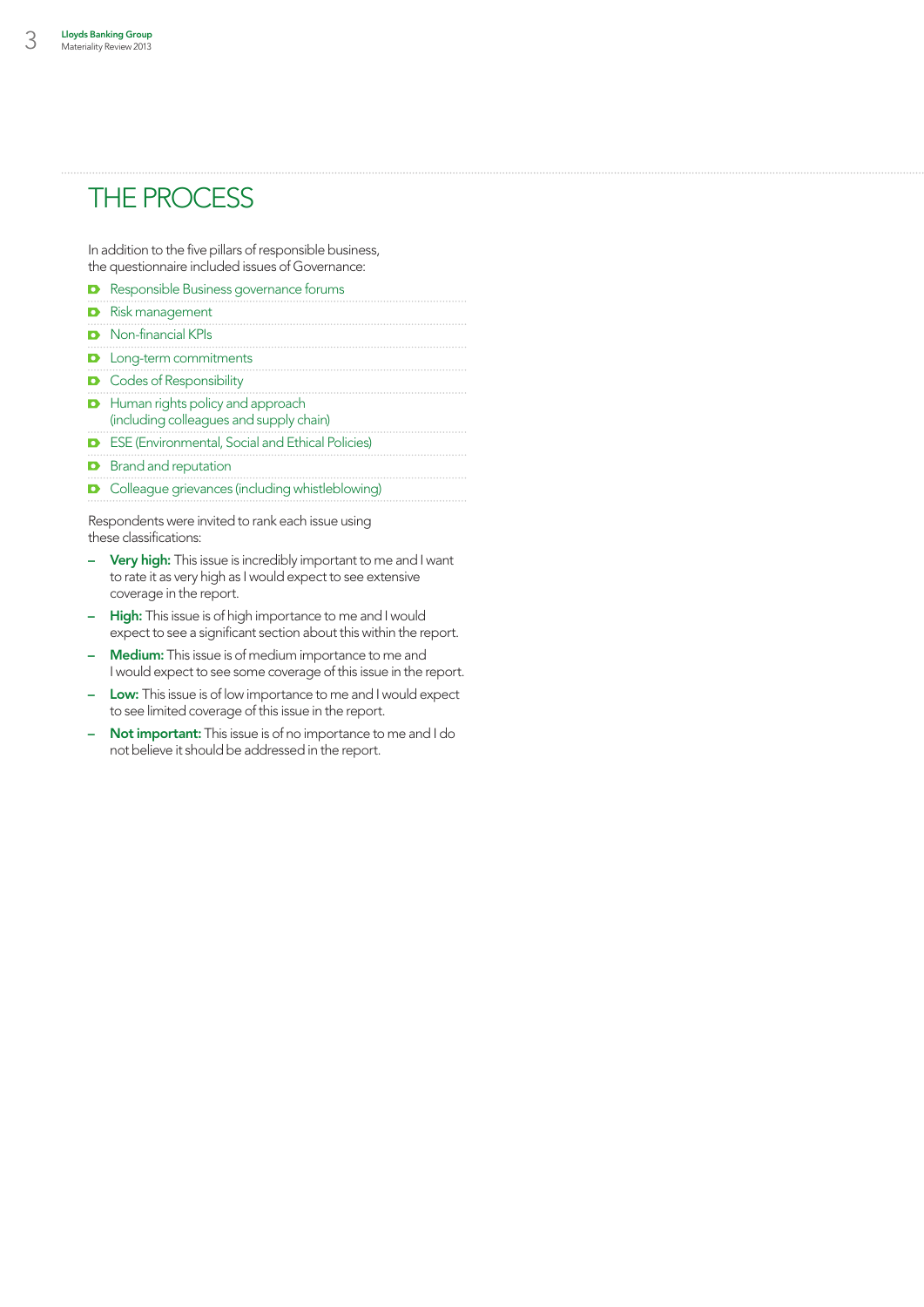# The process

The questionnaire instructions also stated that respondents were only permitted to rank three issues per pillar of responsible business as being 'Very high' to help ensure that some degree of balance was present in responses.

The form also included a free text option for each pillar of responsible business – so that respondents could add any additional issues that they felt were missing. From the respondents only the Stakeholder Panel chose to add free text options. Their responses are reported on below.

#### The responses

This year's process gathered inputs from 23 stakeholders, split by the following four categorisations:

- Seven responses were received from Lloyds Banking Group's Responsible Business Committee (70 per cent response rate). The Responsible Business Committee can be seen as a proxy for 'the business' in these discussions, given the fact that the Stakeholder Panel is composed of representatives from all major decision makers, and is linked to the Board.
- Six responses were received from Lloyds Banking Group's Stakeholder Panel (100 per cent response rate). Stakeholder Panel members undertook interviews with a further 11 external stakeholders and 6 colleagues, and, as such, can be seen as a proxy for all external stakeholder groups in these discussions.
- **D** Two responses were from Lloyds Banking Group Employee panel.
- **D** Eight responses were from Lloyds Banking Group's Graduate programme.

Responses were gathered between August and November 2013.

## The process adopted by the Stakeholder Panel

To enable the Stakeholder Panel to develop views of the 2013 Responsible Business Report, it was provided with several research studies, undertaken by The Virtuous Circle on behalf of the Stakeholder Panel:

- A review of the 2012 Responsible Business Report, benchmarked against the Responsible Business equivalent reports of LBG's four major UK banking competitors and two overseas banks that have achieved Dow Jones Sustainability Index 'leadership' in their sector.
- **D** Findings from focus group interviews with LBG colleagues, to assess their perceptions of LBG's Responsible Business.
- An assessment of the materiality of LBG's Responsible Business elements (both by LBG colleagues and by Stakeholder Panel members).
- **D** Interviews with representative external stakeholders about their view of LBG's Responsible Business reporting.
- **D** Findings from the Ipsos MORI omnibus survey sampling the views of the UK general public, featuring comments on LBG's Responsible Business approach.
- Mystery shopper exercises by the Stakeholder Panel in LBG  $\blacksquare$ branches and in those of its main UK competitors.
- Results for the Responsible Business related questions from D LBG's 2013 Colleague Survey.

The materiality exercises were used to inform LBG's management of the issues that should be majored upon in the Responsible Business Report, recognising that the views on materiality will vary depending upon the standpoint of the stakeholder in question (Panel members took a broad external view, whilst colleagues focus on those areas within their role and control).

In addition to receiving input from the research studies referred to above, the Stakeholder Panel held interviews with five members of LBG's Responsible Business Committee, including its chair, Anita Frew, (the non-executive director with board responsibility for Responsible Business). These interviews helped the Stakeholder Panel assess the level of board and senior management commitment to Responsible Business and the Stakeholder Panel welcomed the high level of openness and transparency of the discussions with the Committee members.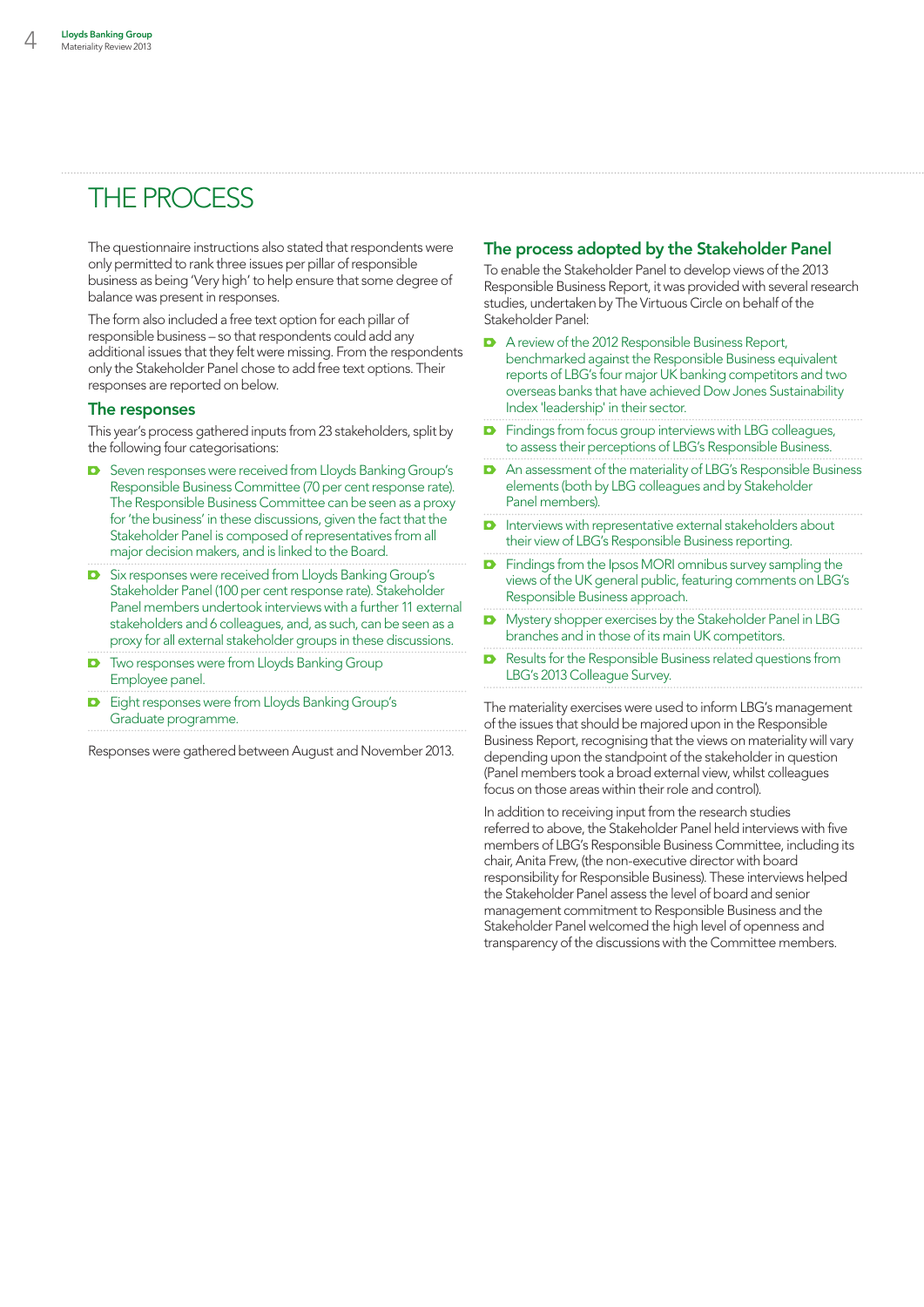## The findings

### By stakeholder group

Here we indicate the top ten issues by each group of respondents:

## Responsible Business Committee response:

1. Culture and values 2. Customer satisfaction 3. Regulators 4. Customer complaints 5. Social enterprise 6. Codes of responsibility 7. Addressing past mistakes 8. Employee objectives – sales vs. service targets 9. Engaging employees 10. Employability

In addition, one committee member suggested the reporting ought to reference engagement with stakeholders more clearly, after this issue was raised by a member of the audience at the 2013 AGM.

## Colleague focus group response:

- 1. Customer satisfaction
- 2. Culture and values
- 3. Environmental action plan (management of our operational footprint)
- 4. ESE (Environmental, Social and Ethical policies)
- 5. Supporting customers in financial difficulties
- 6. Addressing past mistakes
- 7. Diversity and inclusion
- 8. Colleague engagement with communities (including volunteering, mentoring etc)
- 9. Colleague engagement on Environmental Action Plan
- 10. Financial accessibility/inclusion

### Graduates response:

| 1. Supporting customers in financial difficulties                                  |
|------------------------------------------------------------------------------------|
| 2. Customer satisfaction                                                           |
| 3. Addressing past mistakes                                                        |
| 4. Supporting young people                                                         |
| 5. Suppliers sustainability practices and policies                                 |
| 6. Employee remuneration<br>(including executive, equal pay and employment rights) |
| 7. High Street regeneration                                                        |
| 8. Brand and reputation                                                            |
| 9. Customer complaints                                                             |
| 10. Culture and values                                                             |

#### Stakeholder Panel response:

| 1. Culture and values                                                  |
|------------------------------------------------------------------------|
| 2. Risk management                                                     |
| 3. Codes of Responsibility                                             |
| 4. Financial capability (education)                                    |
| 5. Financial crime and anti-money laundering<br>(including cybercrime) |
| 6. Tax                                                                 |
| 7. Protecting customer data                                            |
| 8. Addressing past mistakes                                            |
| 9. Employee objectives - sales vs. service targets                     |
| 10. Engaging employees                                                 |

In addition, the Stakeholder Panel suggested that the following issues should be highlighted as important:

- − Lending to SMEs/support for business growth
- − What difference has been made through Lloyds' support for communities? And what is the impact?
- − Monitoring of community sector grants
- Metric on supplier payments made on time
- − How have Responsible Business considerations been incorporated into strategic decision-making?
- Social Media reviews as a responsible business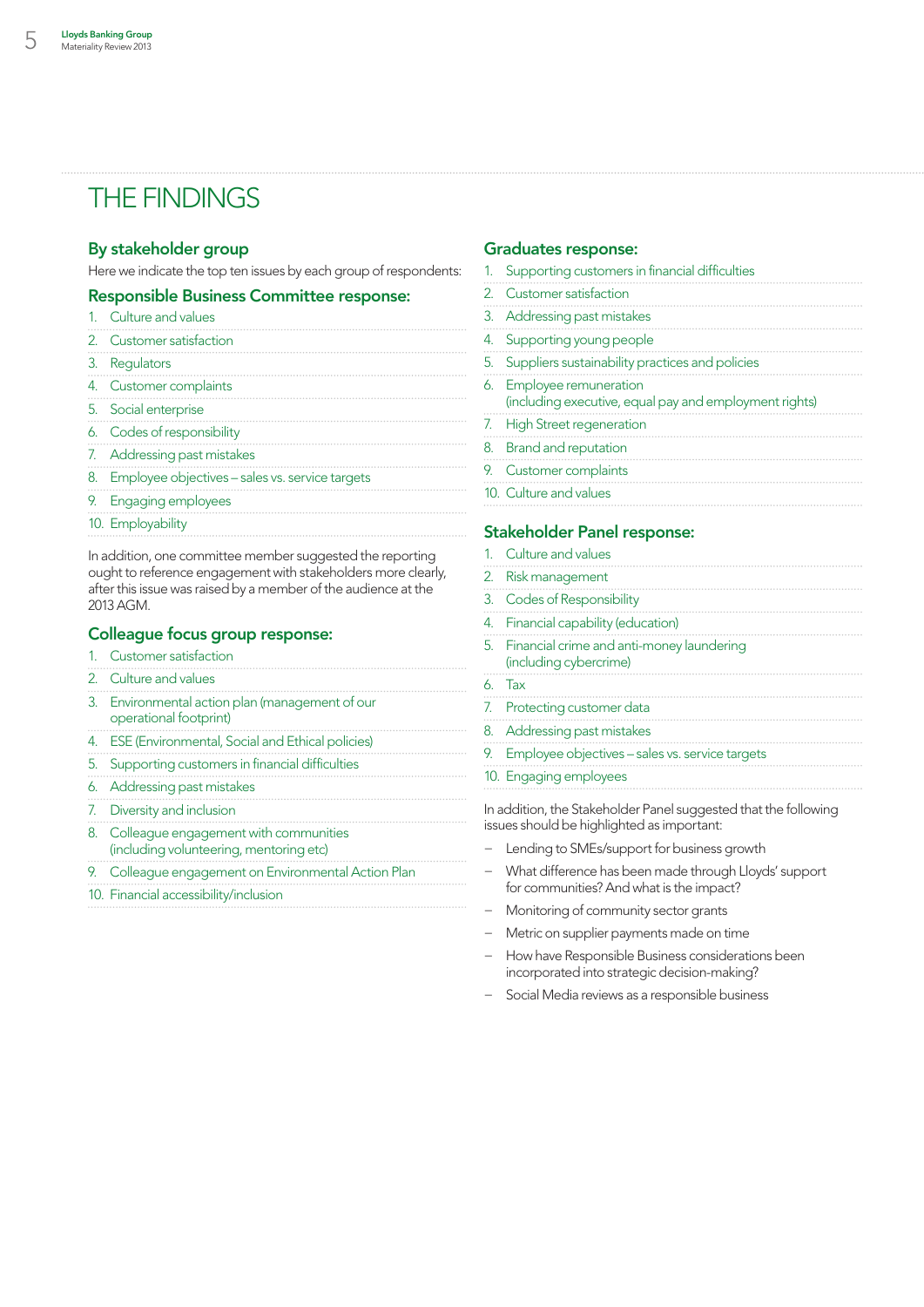The following charts indicate the relative responses of stakeholders by pillar of responsible business.

#### Customers: Putting customers at the heart of our business

Customer satisfaction ranks highest for the Responsible Business Committee and colleagues.

The Stakeholder Panel is more concerned with protecting customer data and focusing on financial crime.



Stakeholder Panel response

- Responsible Business Committee response
- Graduates response
- Colleague focus group response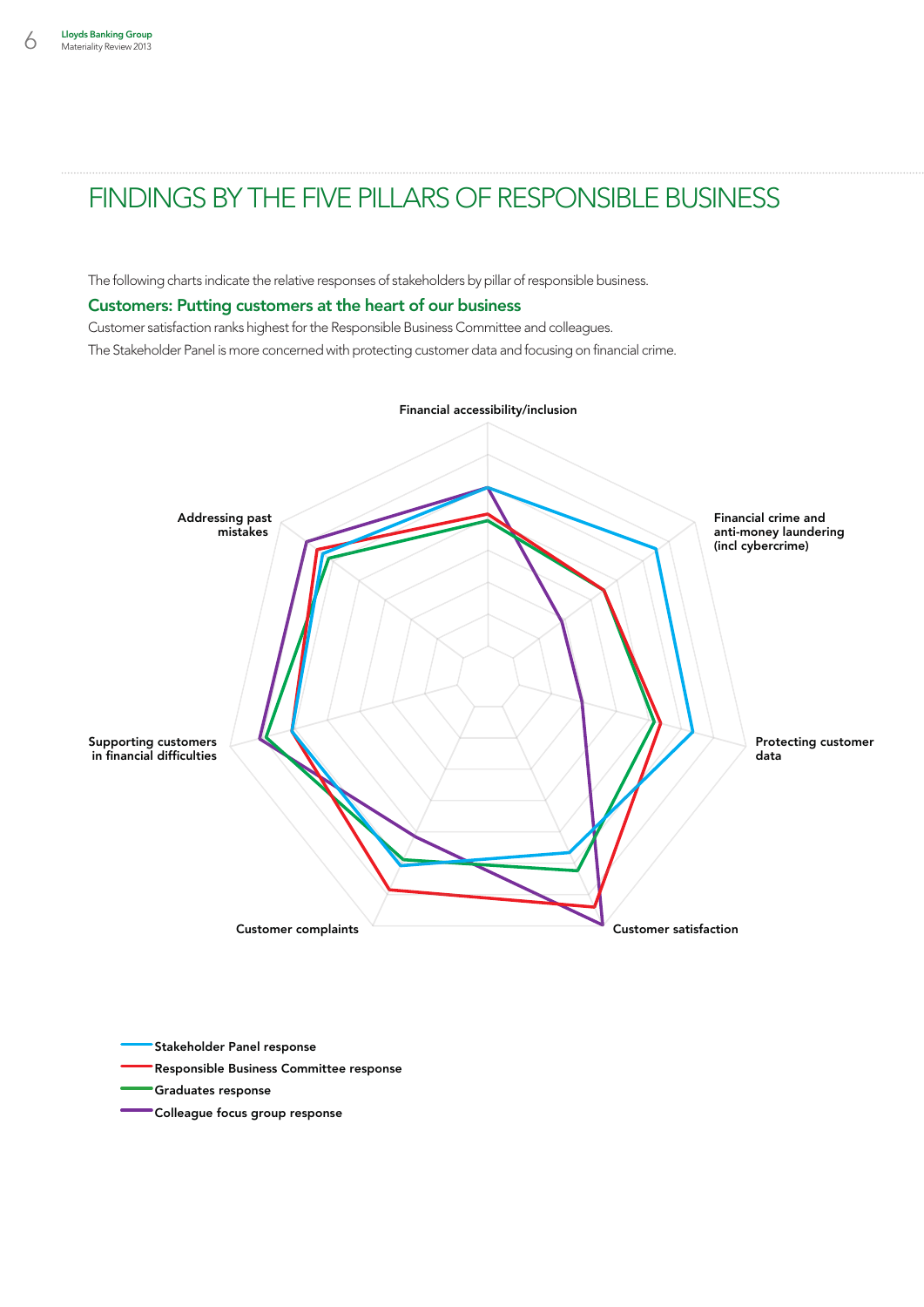## Colleagues: Building a company that's great to work for

Culture and values are most important across stakeholder groups, except for graduates who rate remuneration just higher.



Stakeholder Panel response

- Responsible Business Committee response
- Graduates response
- Colleague focus group response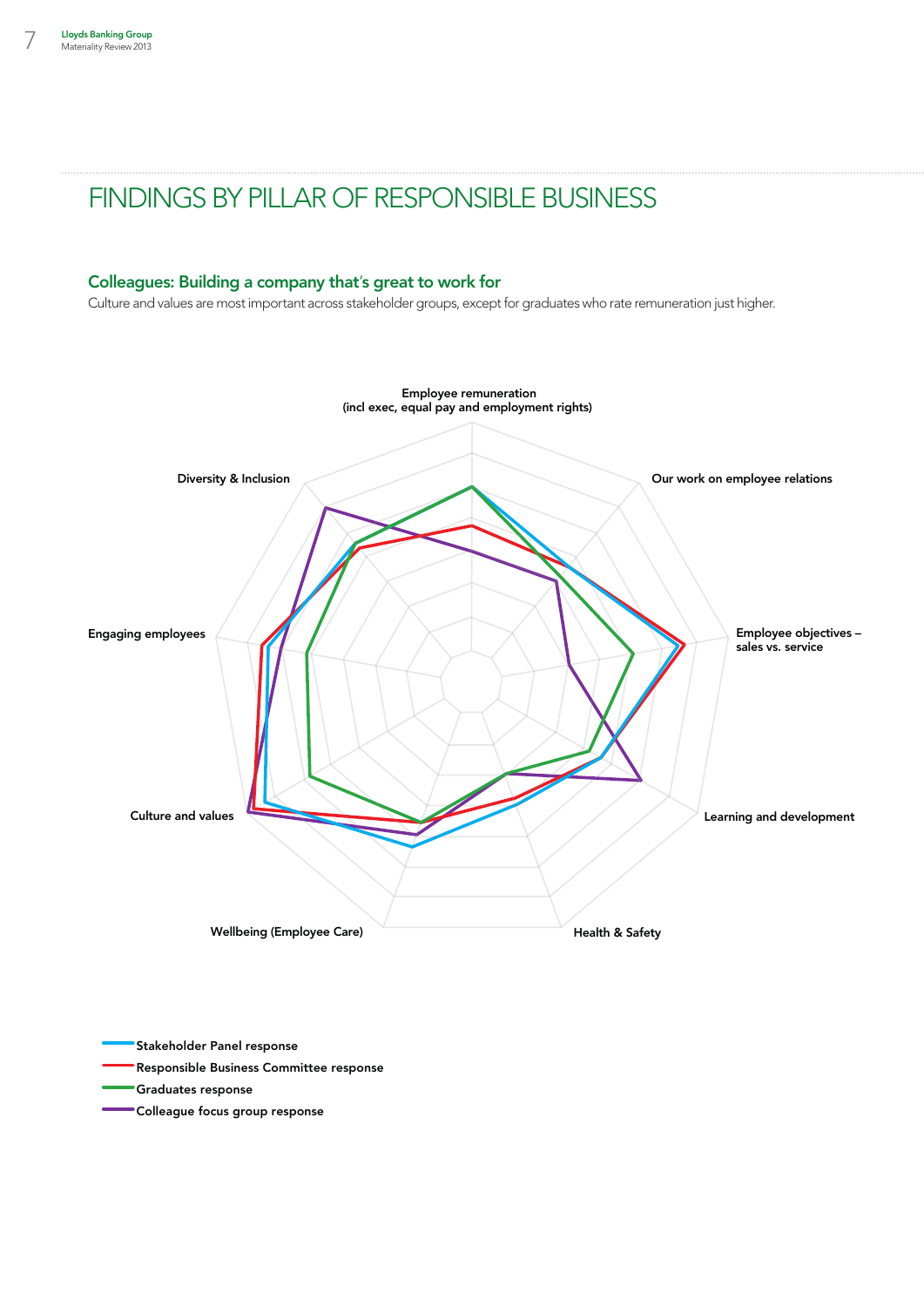## Communities: Investing in communities to make them prosper and grow

There is some variation in how stakeholder groups ranked community issues. Responsible Business Committee respondents saw social enterprise as most important, while colleagues felt strongest about colleague-community engagement. The Stakeholder Panel ranked financial capability and education highest.



Stakeholder Panel response

Responsible Business Committee response

Graduates response

Colleague focus group response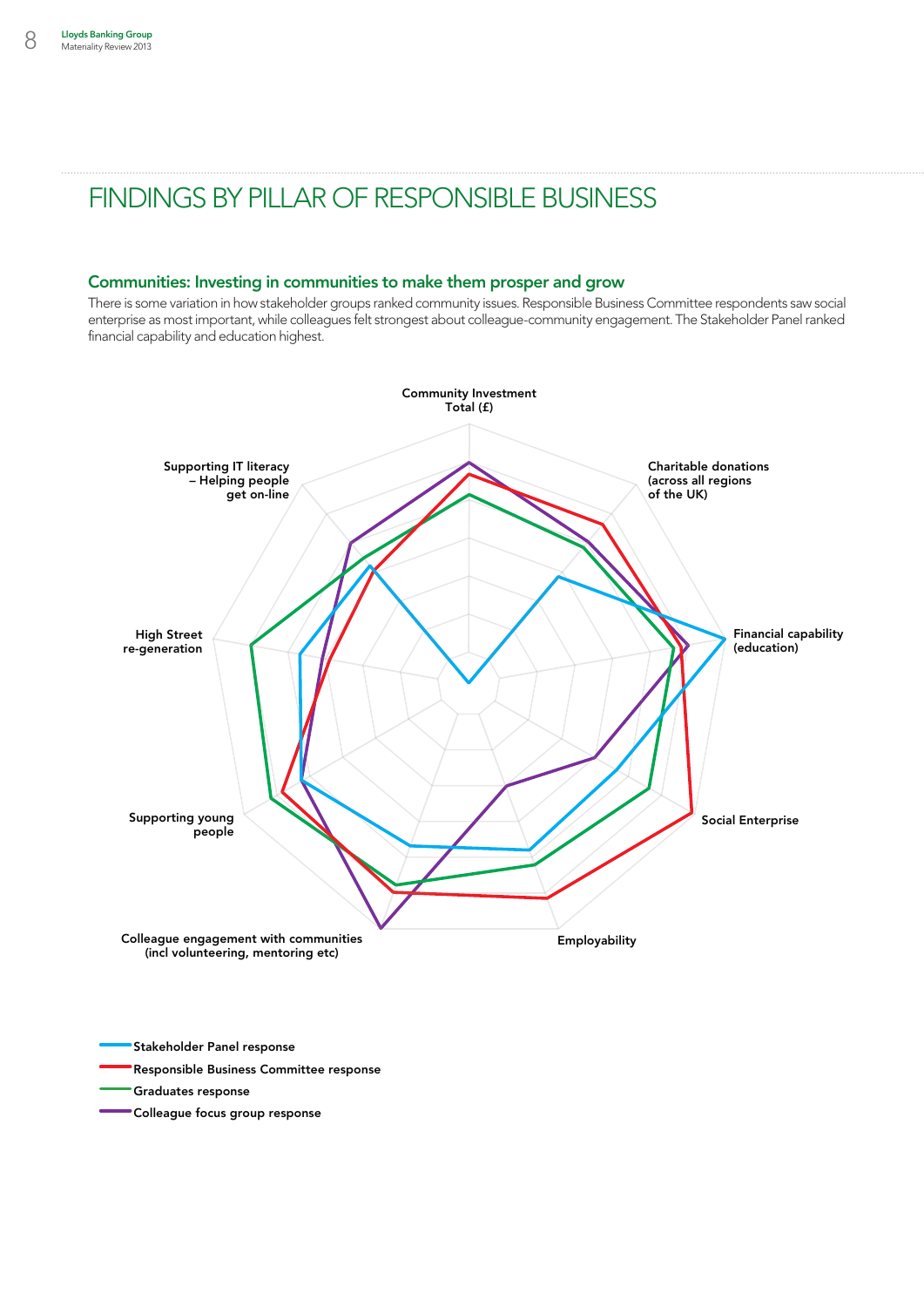### Environment: Working continually to reduce environmental impacts

The Stakeholder Panel and Responsible Business Committee respondents had very similar focus on the Equator Principles, environmental risk screening, and supporting a low carbon economy.

Colleagues came out with two clear focus areas; the Environmental Action Plan, and colleague engagement on the Plan.



Stakeholder Panel response

- Responsible Business Committee response
- Graduates response
- Colleague focus group response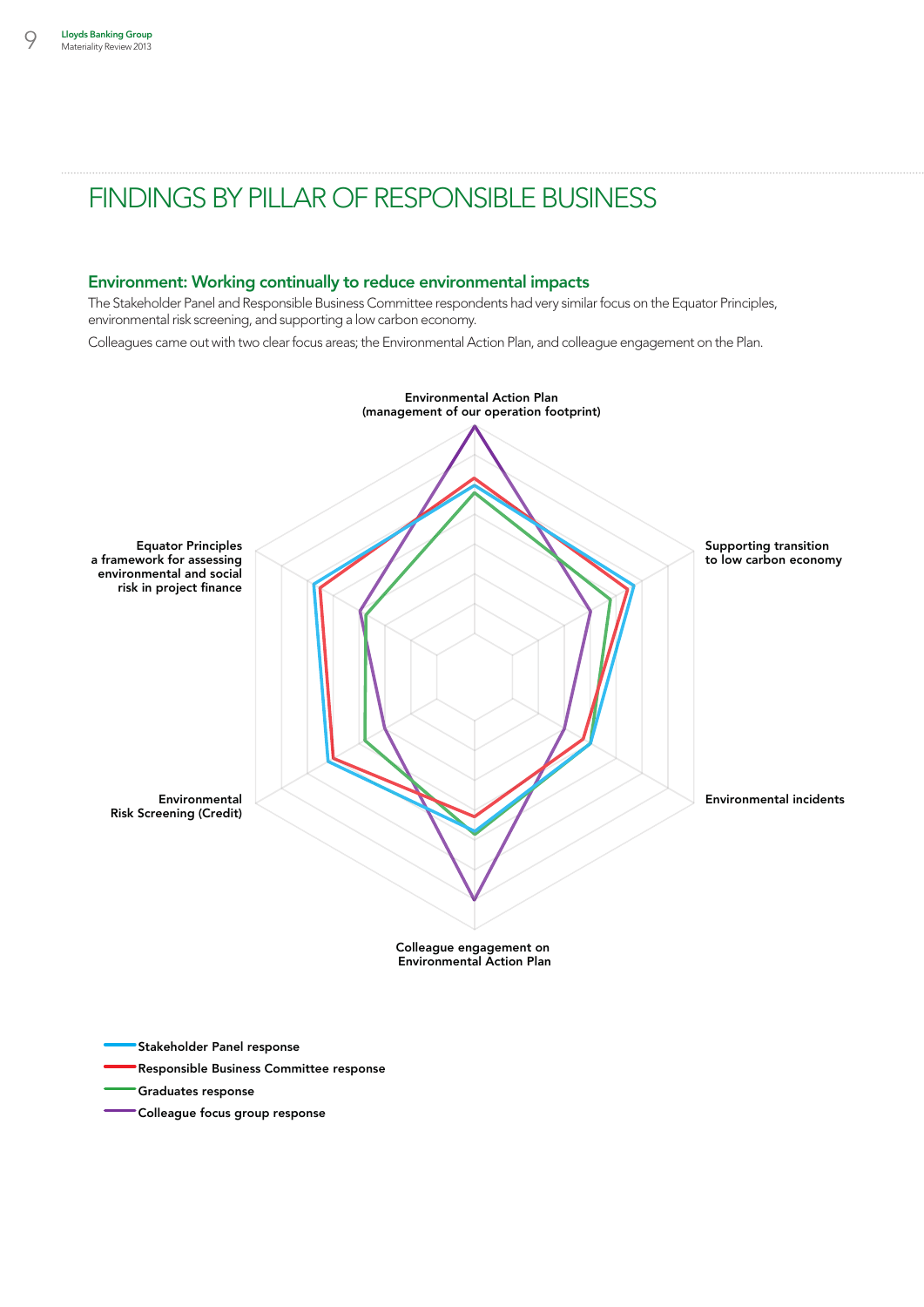## Stakeholders: Working responsibly with our external stakeholders

There was quite a lot of disparity in feedback for this pillar of responsible business. The Stakeholder Panel ranked tax the highest, while the Responsible Business Committee ranked regulators most important. Colleague focus was split evenly over supplier diversity, supplier sustainability practices and cross sector collaboration on responsible business issues.



- Stakeholder Panel response
- Responsible Business Committee response
- Graduates response
- Colleague focus group response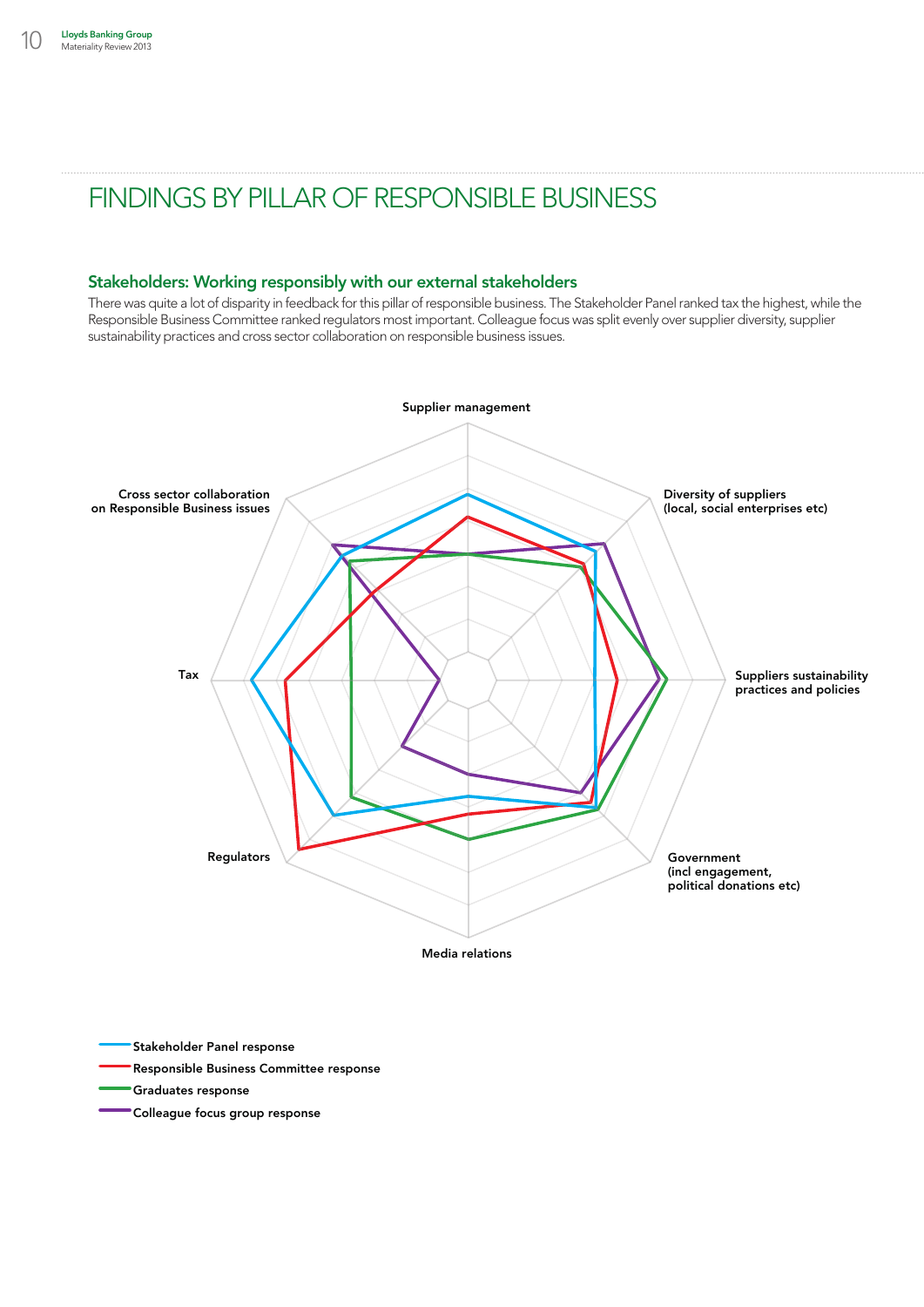# Findings by management of Governance

## Governance: How we do business responsibly

Colleague respondents found Environmental, Social and Ethical policies (ESE) most important by a fair margin, while Codes of Responsibility were important for the Stakeholder Panel and the Responsible Business Committee.



- Graduates response
- Colleague focus group response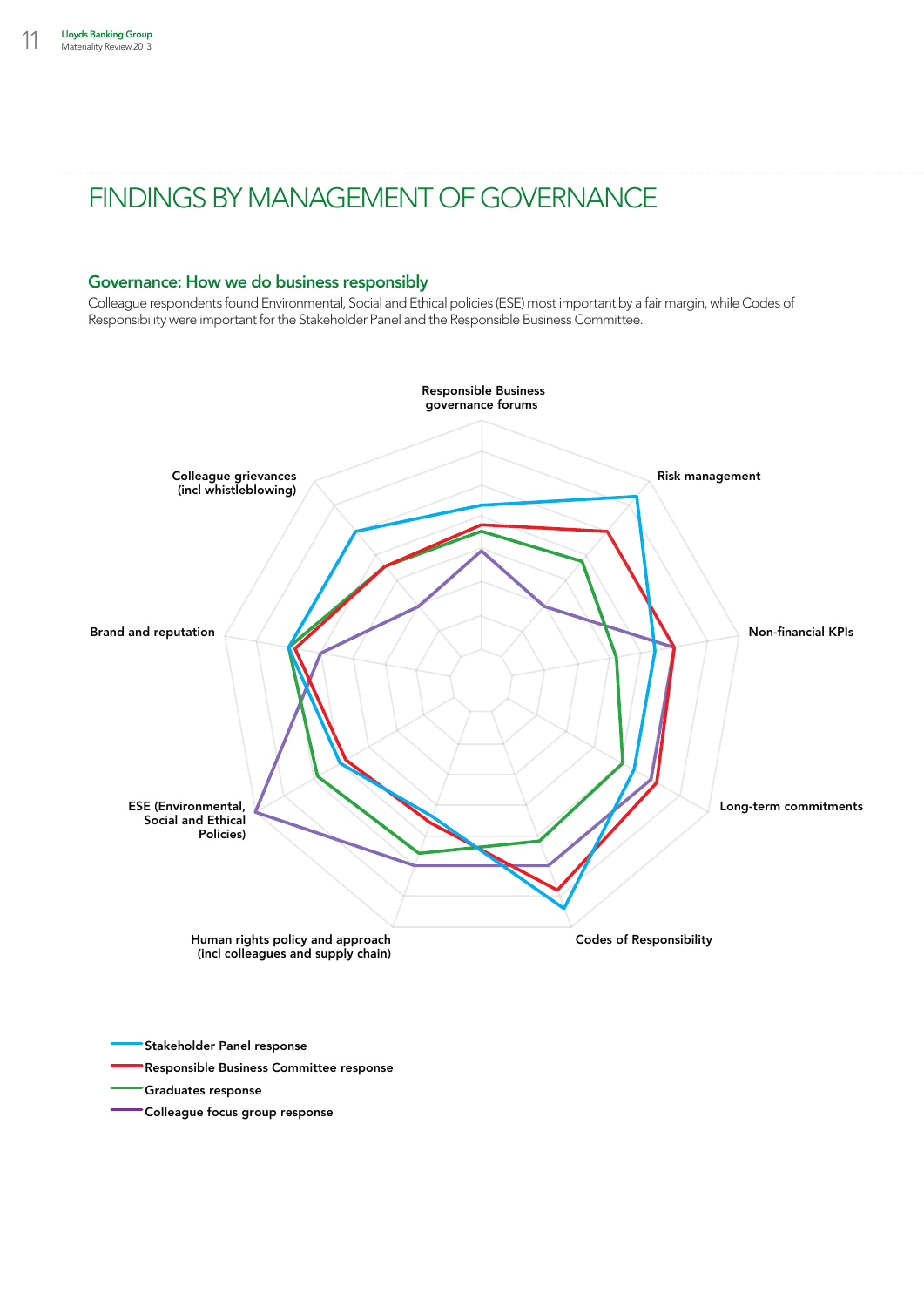# OTHER INPUTS

While not formally part of the materiality review, some key findings from Ipsos MORI research commissioned by LBG are worth referencing in this report.

#### Ipsos MORI Sustainable Business Monitor survey1

Summary findings from this year's research are reproduced below for reference, taken directly from the research summary provided by Ipsos MORI.

#### Corporate responsibility remains important in the current economic climate

- **D** Although still the most pressing issue, the perceived importance of the economy to Britain continues to decline. The NHS and race/immigration in contrast are growing concerns.2
- **D** Confidence in British business remains low, Ipsos MORI has found just one in five of the British public trust the CEOs of large companies to tell the truth.<sup>3</sup>
- **D** Companies need to prove that they are taking responsibilities seriously; corporate tax avoidance and executive pay are at the top of the public's consciousness and provide further evidence of corporate irresponsibility.4
- $\blacksquare$  Half don't believe that company profits filter down to help customers, although the vast majority agree that it is possible for companies to be both profitable and responsible.
- **D** The quality of products and services is growing in influence in terms of how customers judge companies, whilst customer service and honesty and integrity are as important as ever.<sup>4</sup>

#### If anything, customers are becoming increasingly cynical about the motivations of 'big business'

- **D** Around two in five don't think Lloyds TSB is taking its responsibility towards society seriously; a six percentage point increase since last year. This appears to be a trend across the whole financial sector as all competitors have seen a significant increase in the proportion reporting they are 'not serious' about their responsibilities and mirrors the long term downward trend of perceptions of the sector's responsibility.
- All companies tend to gain their strongest scores on responsibility to customers, then society and community and the lowest on responsibility to the environment. The former no doubt having most resonance with respondents.
- **D** Compared to the rest of the financial sector, both Lloyds TSB and Halifax are performing 'about average' with the exception of the market leader, which clearly outperforms all other organisations on its sustainability ratings.
- On balance, more people think Lloyds TSB and Halifax don't take their responsibility to society and community seriously than think they do.
- **D** As for all banks, Lloyds TSB customers are more positive about the organisation (familiarity breeding favourability) nearly half believe that Lloyds TSB is taking its responsibility to customers seriously. Halifax enjoys a similar level of support from customers.

#### And as such consumers do not think Lloyds TSB is investing enough in its communities

**D** Lloyds TSB increasingly struggles to be perceived as an investor in communities or to encourage employees to participate in community volunteering.

- **D** This is likely to be due to a lack of awareness of Lloyds TSB's existing initiatives – even among customers, around three quarters have never heard of Lloyds TSB's initiatives.
- Yet, there is evidence to suggest that awareness of these initiatives would increase favourability among a notable group; two in five customers feel more favourably towards Lloyds TSB having been made aware of these initiatives. Although for circa half, these initiatives appear to make little difference to pre-existing impressions of Lloyds TSB.

#### Supporting small businesses and addressing customer concerns would improve perceptions

- Across a variety of initiatives, supporting small businesses emerges as the key area Lloyds TSB should be focusing on.
- Addressing customer concerns around price and quality of customer service by improved 'contact and care' and being more honest and transparent with its customers would help to further improve opinion.

#### Implications

- Despite signs of economic recovery, the financial sector appears yet to be forgiven for past events. The public appears to be becoming increasingly cynical about corporate motivations, with media coverage of tax scandals and executive pay adding fuel to the fire. Recent events in the energy and utilities sector are likely to shed a negative halo and exacerbate perceptions that 'big business' in general is not looking after its customers and society as a whole.
- **D** We would recommend particular focus on initiatives relating to small business, job creation, training, work placements and anything that can demonstrate practical contribution to addressing the country's employment and economic challenges and individual financial pressures.
- **D** In addition, the impact of touch points that affect customers directly – service and charges/rates, should not be underestimated. These are the most tangible contact that they have with your organisation and as a result, will primarily shape customer perceptions of your degree of responsibility.

#### Ipsos MORI Issues Index: November 2013<sup>5</sup>:

- − When asked 'What do you see as the most important issues facing Britain today?', six out of the top ten responses related to economic issues (Economy; Unemployment; Inflation/prices; Poverty/inequality; Pensions/benefits; Low pay/fair wages).
- The rest of the top ten were composed of issues that are more widely related to the Prosper agenda – and each has an economic dimension (Race relations/immigration; NHS; Education/Schools; Crime/Law and order).
- 1 Ipsos MORI's Sustainable Business Monitor runs annually, interviewing c.1,000 members of the<br>GB general public aged 16+ from a nationally representative sample. Most questions are asked<br>online. Data is weighted. NB: The
- 2 Ipsos MORI's Issues Index runs monthly, interviewing c. 1,000 GB adults 18+ each year, asked<br>face-to-face from a nationally representative sample. Data is weighted. This data is from the<br>September 2013 wave.
- 3 Ipsos MORI Global Advisor Study runs monthly, interviewing c.1,000 adults online panellists,<br>aged 16-64 (18-64 in the US and Canada) across 25 core countries. Data is weighted. This data is<br>from the GB survey, which inte
- 4 Ipsos MORI's Sustainable Business Monitor runs annually, interviewing c.1,000 members of the<br>GB general public aged 16+ from a nationally representative sample. Most questions are asked<br>online, but a few key trend questi *Omnibus study.*
- 5- Ipsos MORI's Issues Index runs monthly, interviewing c. 1,000 GB adults 18+ each year, asked<br>face-to-face from a nationally representative sample. Data is weighted. This data is from the<br>November 2013 wave.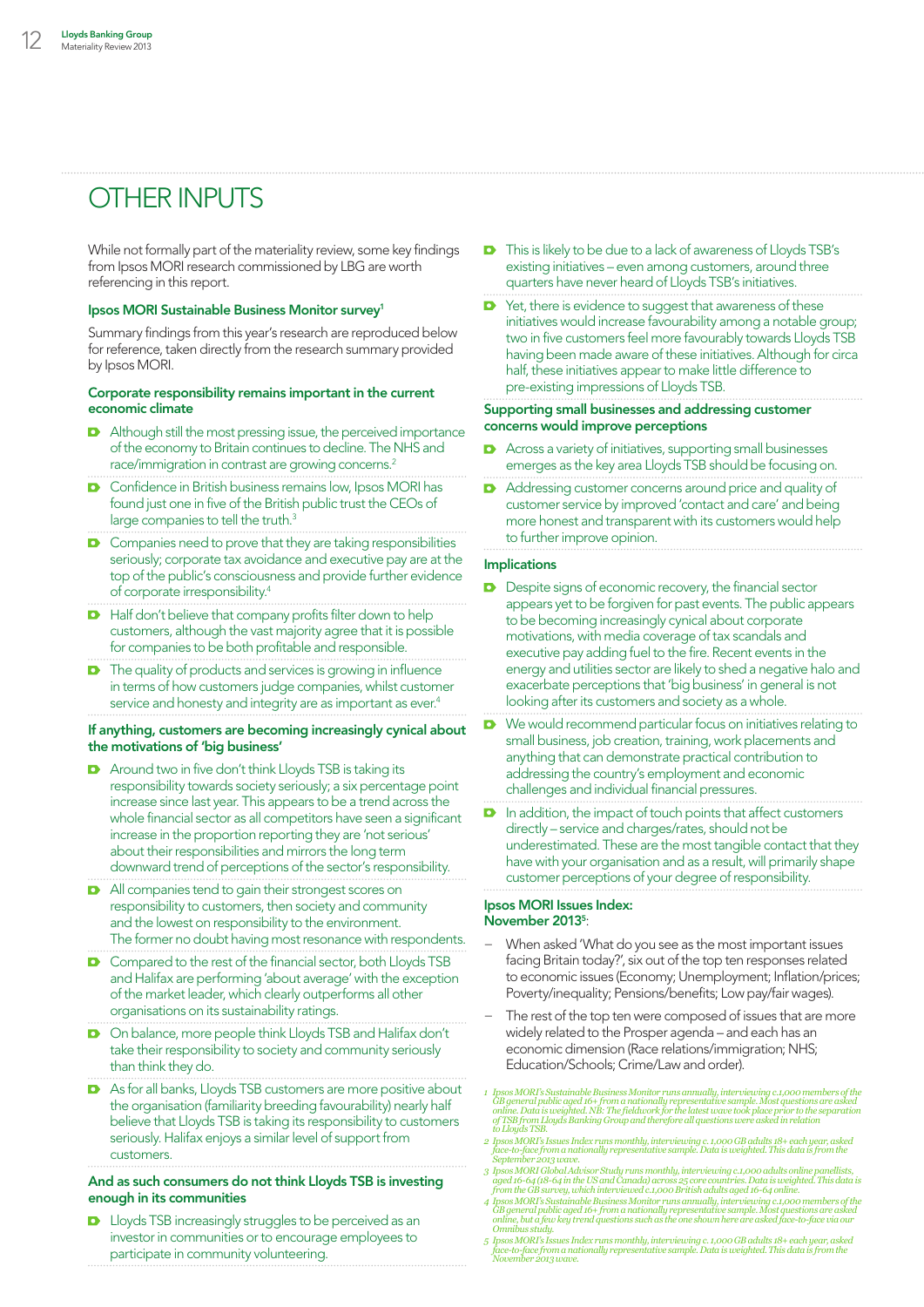# OVERALL FINDINGS

#### Plotting the views of the Stakeholder Panel against the views of the Responsible Business Committee

The chart below is indicative of a conventional materiality matrix. It combines the views of the Stakeholder Panel\* with employees and graduates to offer the stakeholder perspective and the views of the Responsible Business Committee to demonstrate the priorities of the business.



## The most material issues, shown in the top right hand quadrant, are:

- Customer satisfaction (4)
- Culture and values (14)
- Codes of responsibility (44)
- Regulators (37)
- Addressing past mistakes (7)
- Employee objectives sales vs. targets (10)
- Employee engagement (15)
- Customer complaints (5)

\*The Stakeholder Panel responses are weighted to account for the various groups represented within that grouping.